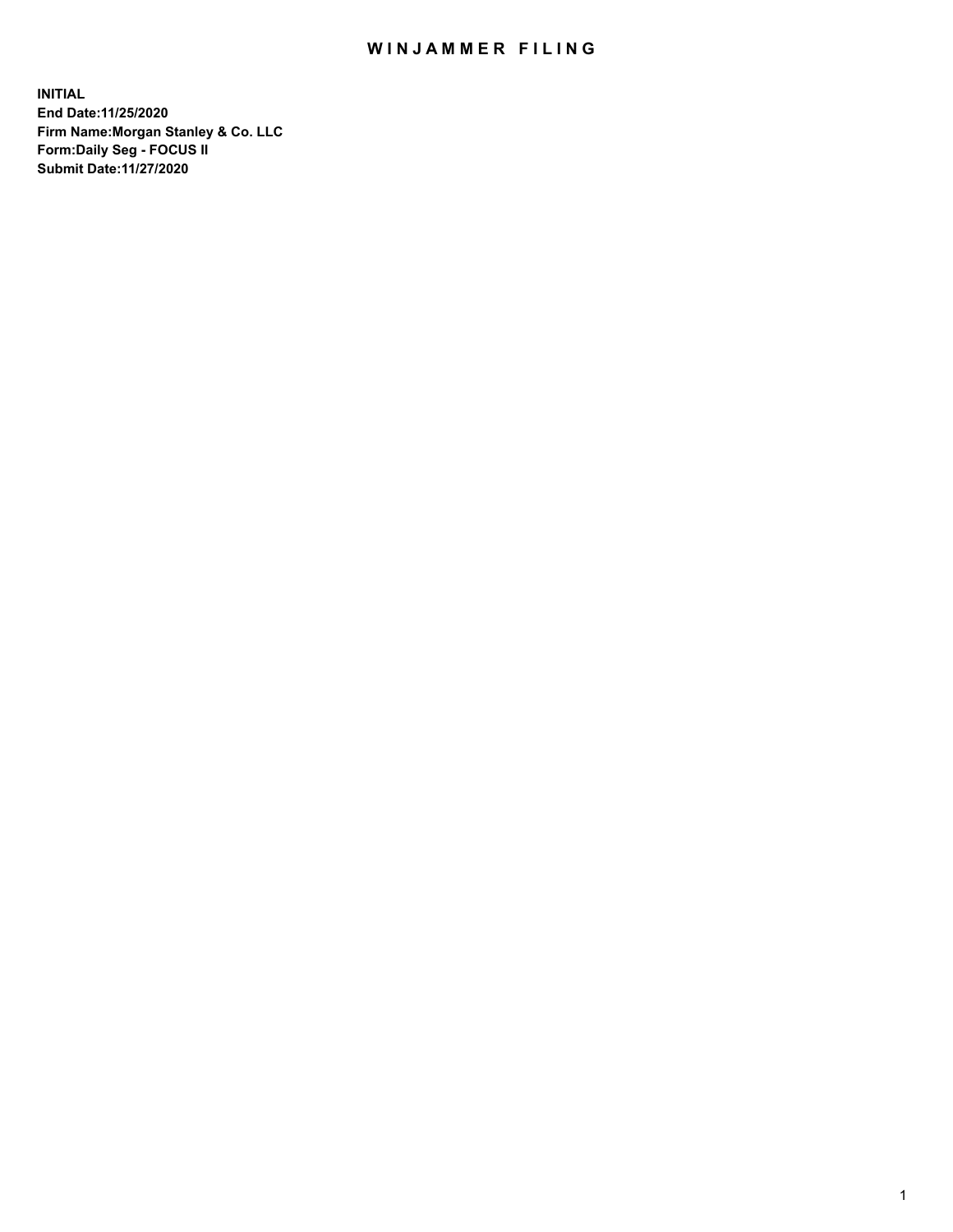**INITIAL End Date:11/25/2020 Firm Name:Morgan Stanley & Co. LLC Form:Daily Seg - FOCUS II Submit Date:11/27/2020 Daily Segregation - Cover Page**

| Name of Company                                                                                                                                                                                                                                                                                                               | Morgan Stanley & Co. LLC                               |
|-------------------------------------------------------------------------------------------------------------------------------------------------------------------------------------------------------------------------------------------------------------------------------------------------------------------------------|--------------------------------------------------------|
| <b>Contact Name</b>                                                                                                                                                                                                                                                                                                           | <b>Ikram Shah</b>                                      |
| <b>Contact Phone Number</b>                                                                                                                                                                                                                                                                                                   | 212-276-0963                                           |
| <b>Contact Email Address</b>                                                                                                                                                                                                                                                                                                  | Ikram.shah@morganstanley.com                           |
| FCM's Customer Segregated Funds Residual Interest Target (choose one):<br>a. Minimum dollar amount: ; or<br>b. Minimum percentage of customer segregated funds required:% ; or<br>c. Dollar amount range between: and; or<br>d. Percentage range of customer segregated funds required between:% and%.                        | 235,000,000<br><u>0</u><br><u>00</u><br>0 <sup>0</sup> |
| FCM's Customer Secured Amount Funds Residual Interest Target (choose one):<br>a. Minimum dollar amount: ; or<br>b. Minimum percentage of customer secured funds required:%; or<br>c. Dollar amount range between: and; or<br>d. Percentage range of customer secured funds required between:% and%.                           | 140,000,000<br><u>0</u><br><u>00</u><br>0 <sub>0</sub> |
| FCM's Cleared Swaps Customer Collateral Residual Interest Target (choose one):<br>a. Minimum dollar amount: ; or<br>b. Minimum percentage of cleared swaps customer collateral required:%; or<br>c. Dollar amount range between: and; or<br>d. Percentage range of cleared swaps customer collateral required between:% and%. | 92,000,000<br><u>0</u><br>0 Q<br>00                    |

Attach supporting documents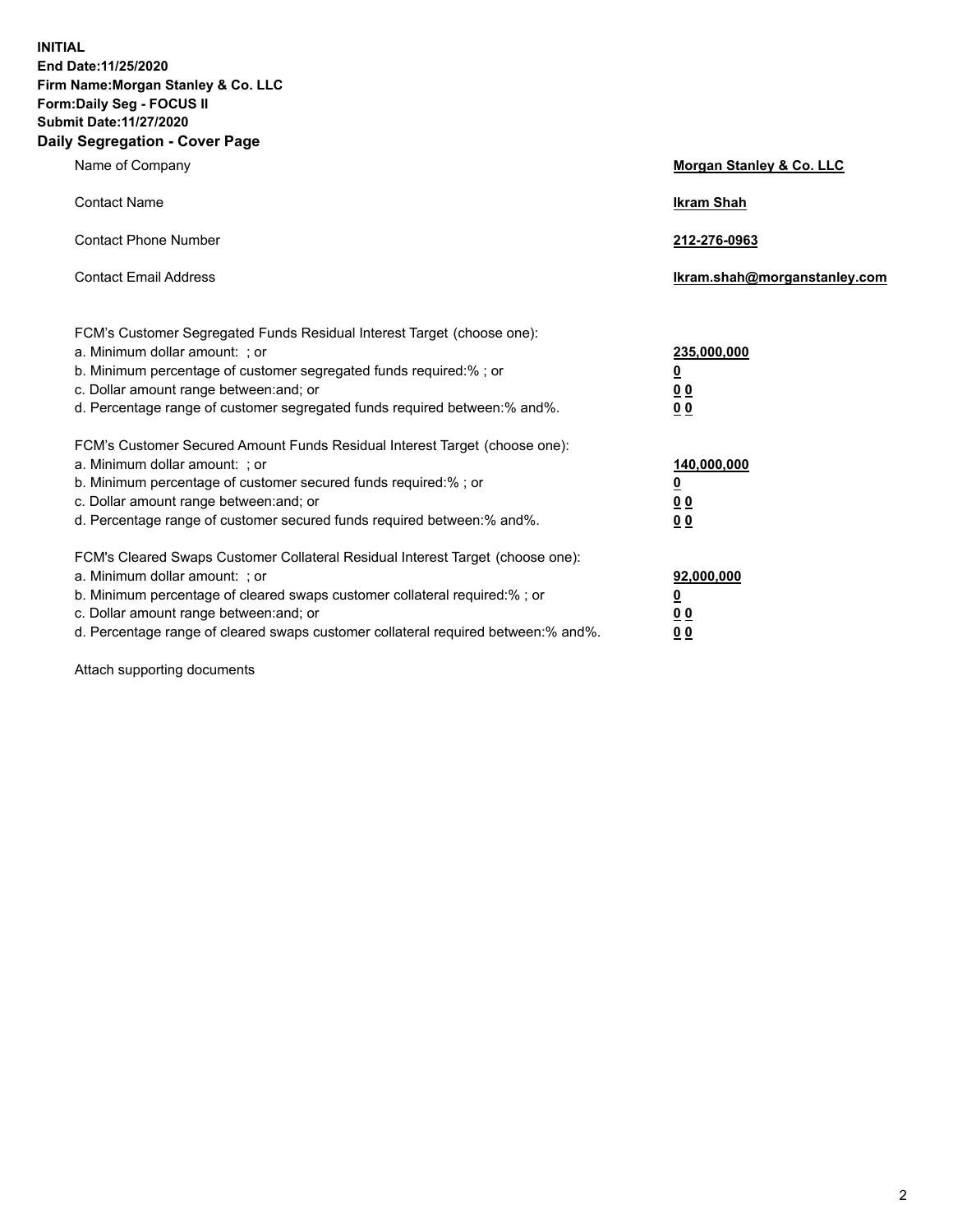## **INITIAL End Date:11/25/2020 Firm Name:Morgan Stanley & Co. LLC Form:Daily Seg - FOCUS II Submit Date:11/27/2020 Daily Segregation - Secured Amounts** Foreign Futures and Foreign Options Secured Amounts Amount required to be set aside pursuant to law, rule or regulation of a foreign government or a rule of a self-regulatory organization authorized thereunder 1. Net ledger balance - Foreign Futures and Foreign Option Trading - All Customers A. Cash **3,822,149,896** [7315] B. Securities (at market) **2,915,326,118** [7317] 2. Net unrealized profit (loss) in open futures contracts traded on a foreign board of trade **1,182,225,286** [7325] 3. Exchange traded options a. Market value of open option contracts purchased on a foreign board of trade **21,073,913** [7335] b. Market value of open contracts granted (sold) on a foreign board of trade **-21,792,907** [7337] 4. Net equity (deficit) (add lines 1. 2. and 3.) **7,918,982,306** [7345] 5. Account liquidating to a deficit and account with a debit balances - gross amount **41,061,633** [7351] Less: amount offset by customer owned securities **-35,089,556** [7352] **5,972,077** 6. Amount required to be set aside as the secured amount - Net Liquidating Equity Method (add lines 4 and 5)

7. Greater of amount required to be set aside pursuant to foreign jurisdiction (above) or line 6.

## FUNDS DEPOSITED IN SEPARATE REGULATION 30.7 ACCOUNTS

- 1. Cash in banks
	- A. Banks located in the United States **574,952,405** [7500]
	- B. Other banks qualified under Regulation 30.7 **743,855,118** [7520] **1,318,807,523**
- 2. Securities
	- A. In safekeeping with banks located in the United States **775,506,311** [7540]
	- B. In safekeeping with other banks qualified under Regulation 30.7 **24,930,560** [7560] **800,436,871**
- 3. Equities with registered futures commission merchants
	-
	- B. Securities **0** [7590]
	- C. Unrealized gain (loss) on open futures contracts **-1,792,996** [7600]
	- D. Value of long option contracts **0** [7610]
	- E. Value of short option contracts **0** [7615] **21,883,440** [7620]
- 4. Amounts held by clearing organizations of foreign boards of trade
	- A. Cash **0** [7640]
	- B. Securities **0** [7650]
	- C. Amount due to (from) clearing organization daily variation **0** [7660]
	- D. Value of long option contracts **0** [7670]
	- E. Value of short option contracts **0** [7675] **0** [7680]
- 5. Amounts held by members of foreign boards of trade
	-
	-
	- C. Unrealized gain (loss) on open futures contracts **1,184,018,282** [7720]
	- D. Value of long option contracts **21,073,913** [7730]
	-
- 6. Amounts with other depositories designated by a foreign board of trade **0** [7760]
- 7. Segregated funds on hand **0** [7765]
- 8. Total funds in separate section 30.7 accounts **8,276,572,924** [7770]
- 9. Excess (deficiency) Set Aside for Secured Amount (subtract line 7 Secured Statement Page 1 from Line 8)
- 10. Management Target Amount for Excess funds in separate section 30.7 accounts **140,000,000** [7780]
- 11. Excess (deficiency) funds in separate 30.7 accounts over (under) Management Target **211,618,541** [7785]

**0** [7305]

[7354] **7,924,954,383** [7355]

**7,924,954,383** [7360]

[7530]

[7570]

A. Cash **23,676,436** [7580]

 A. Cash **2,837,256,556** [7700] B. Securities **2,114,889,246** [7710] E. Value of short option contracts **-21,792,907** [7735] **6,135,445,090** [7740] **351,618,541** [7380]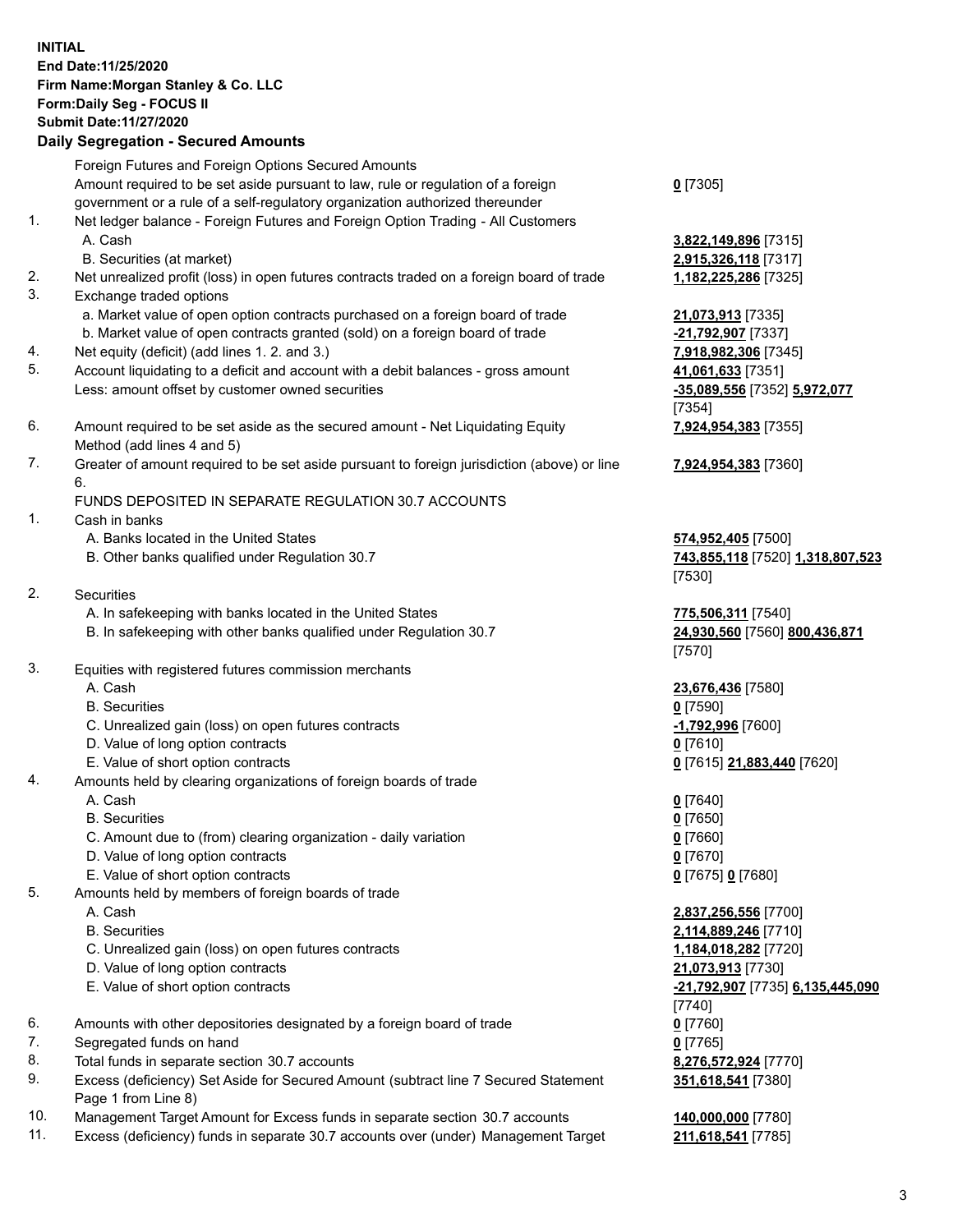|     | <b>INITIAL</b><br>End Date: 11/25/2020<br>Firm Name: Morgan Stanley & Co. LLC<br>Form: Daily Seg - FOCUS II<br>Submit Date: 11/27/2020<br>Daily Segregation - Segregation Statement |                                    |
|-----|-------------------------------------------------------------------------------------------------------------------------------------------------------------------------------------|------------------------------------|
|     | SEGREGATION REQUIREMENTS(Section 4d(2) of the CEAct)                                                                                                                                |                                    |
| 1.  | Net ledger balance                                                                                                                                                                  |                                    |
|     | A. Cash                                                                                                                                                                             | 15,142,447,718 [7010]              |
|     | B. Securities (at market)                                                                                                                                                           | 7,995,651,124 [7020]               |
| 2.  |                                                                                                                                                                                     |                                    |
| 3.  | Net unrealized profit (loss) in open futures contracts traded on a contract market<br>Exchange traded options                                                                       | 2,430,538,054 [7030]               |
|     | A. Add market value of open option contracts purchased on a contract market                                                                                                         | 490,564,935 [7032]                 |
|     | B. Deduct market value of open option contracts granted (sold) on a contract market                                                                                                 | -376,661,934 [7033]                |
| 4.  | Net equity (deficit) (add lines 1, 2 and 3)                                                                                                                                         | 25,682,539,897 [7040]              |
| 5.  | Accounts liquidating to a deficit and accounts with                                                                                                                                 |                                    |
|     | debit balances - gross amount                                                                                                                                                       | 121,635,263 [7045]                 |
|     | Less: amount offset by customer securities                                                                                                                                          | -121,412,942 [7047] 222,321 [7050] |
| 6.  | Amount required to be segregated (add lines 4 and 5)                                                                                                                                | 25,682,762,218 [7060]              |
|     | FUNDS IN SEGREGATED ACCOUNTS                                                                                                                                                        |                                    |
| 7.  | Deposited in segregated funds bank accounts                                                                                                                                         |                                    |
|     | A. Cash                                                                                                                                                                             | 4,433,757,857 [7070]               |
|     | B. Securities representing investments of customers' funds (at market)                                                                                                              | $0$ [7080]                         |
|     | C. Securities held for particular customers or option customers in lieu of cash (at<br>market)                                                                                      | 952,344,112 [7090]                 |
| 8.  | Margins on deposit with derivatives clearing organizations of contract markets                                                                                                      |                                    |
|     | A. Cash                                                                                                                                                                             | 13,683,294,349 [7100]              |
|     | B. Securities representing investments of customers' funds (at market)                                                                                                              | $0$ [7110]                         |
|     | C. Securities held for particular customers or option customers in lieu of cash (at<br>market)                                                                                      | 7,043,307,012 [7120]               |
| 9.  | Net settlement from (to) derivatives clearing organizations of contract markets                                                                                                     | 49,701,699 [7130]                  |
| 10. | Exchange traded options                                                                                                                                                             |                                    |
|     | A. Value of open long option contracts                                                                                                                                              | 490,564,935 [7132]                 |
|     | B. Value of open short option contracts                                                                                                                                             | -376,661,934 [7133]                |
| 11. | Net equities with other FCMs                                                                                                                                                        |                                    |
|     | A. Net liquidating equity                                                                                                                                                           | 8,377,678 [7140]                   |
|     | B. Securities representing investments of customers' funds (at market)                                                                                                              | 0 <sup>[7160]</sup>                |
|     | C. Securities held for particular customers or option customers in lieu of cash (at<br>market)                                                                                      | $0$ [7170]                         |
| 12. | Segregated funds on hand                                                                                                                                                            | $0$ [7150]                         |
| 13. | Total amount in segregation (add lines 7 through 12)                                                                                                                                | 26,284,685,708 [7180]              |
| 14. | Excess (deficiency) funds in segregation (subtract line 6 from line 13)                                                                                                             | 601,923,490 [7190]                 |
| 15. | Management Target Amount for Excess funds in segregation                                                                                                                            | 235,000,000 [7194]                 |
| 16. | Excess (deficiency) funds in segregation over (under) Management Target Amount                                                                                                      | 366,923,490 [7198]                 |

16. Excess (deficiency) funds in segregation over (under) Management Target Amount Excess